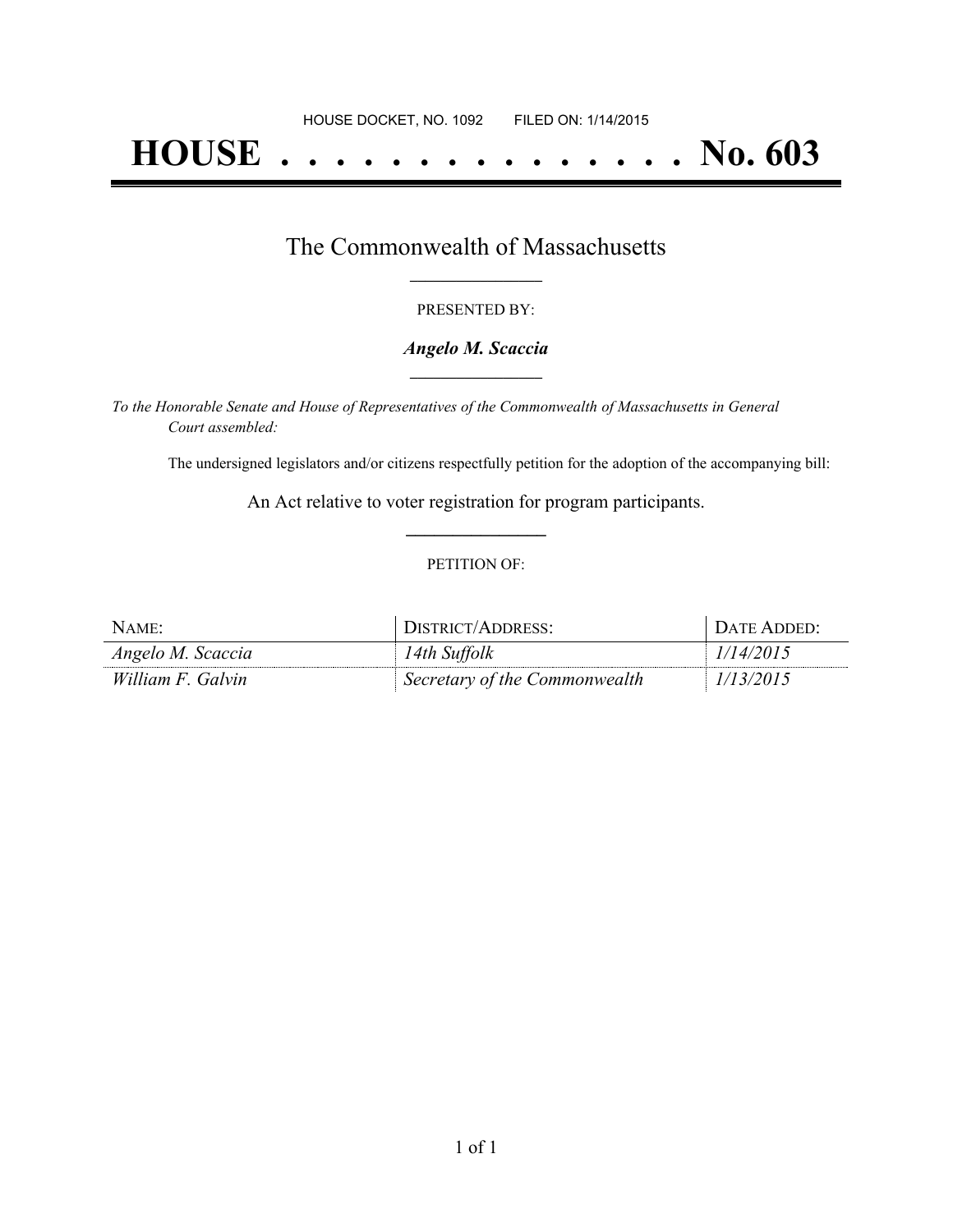#### HOUSE DOCKET, NO. 1092 FILED ON: 1/14/2015

## **HOUSE . . . . . . . . . . . . . . . No. 603**

By Mr. Scaccia of Boston, a petition (accompanied by bill, House, No. 603) of Angelo M. Scaccia and William Francis Galvin (Secretary of the Commonwealth) relative to authorizing registered voters to remove their registration status from public lists. Election Laws.

### [SIMILAR MATTER FILED IN PREVIOUS SESSION SEE HOUSE, NO. *633* OF 2013-2014.]

## The Commonwealth of Massachusetts

**In the One Hundred and Eighty-Ninth General Court (2015-2016) \_\_\_\_\_\_\_\_\_\_\_\_\_\_\_**

**\_\_\_\_\_\_\_\_\_\_\_\_\_\_\_**

An Act relative to voter registration for program participants.

Be it enacted by the Senate and House of Representatives in General Court assembled, and by the authority *of the same, as follows:*

1 SECTION 1. Chapter 9A of the General Laws, as appearing in the 2002 official Edition,

2 is hereby amended by adding the following language after section 7:

3

4 § 8 Voter Registration for Program Participants

5

- 6 A program participant may register to vote as a confidential voter pursuant to G. L. c. 51,
- 7 §§ 4, 44. To qualify as a confidential voter, a program participant must disclose his or her

8 residential address to the registrar of voters, which shall not be a public record.